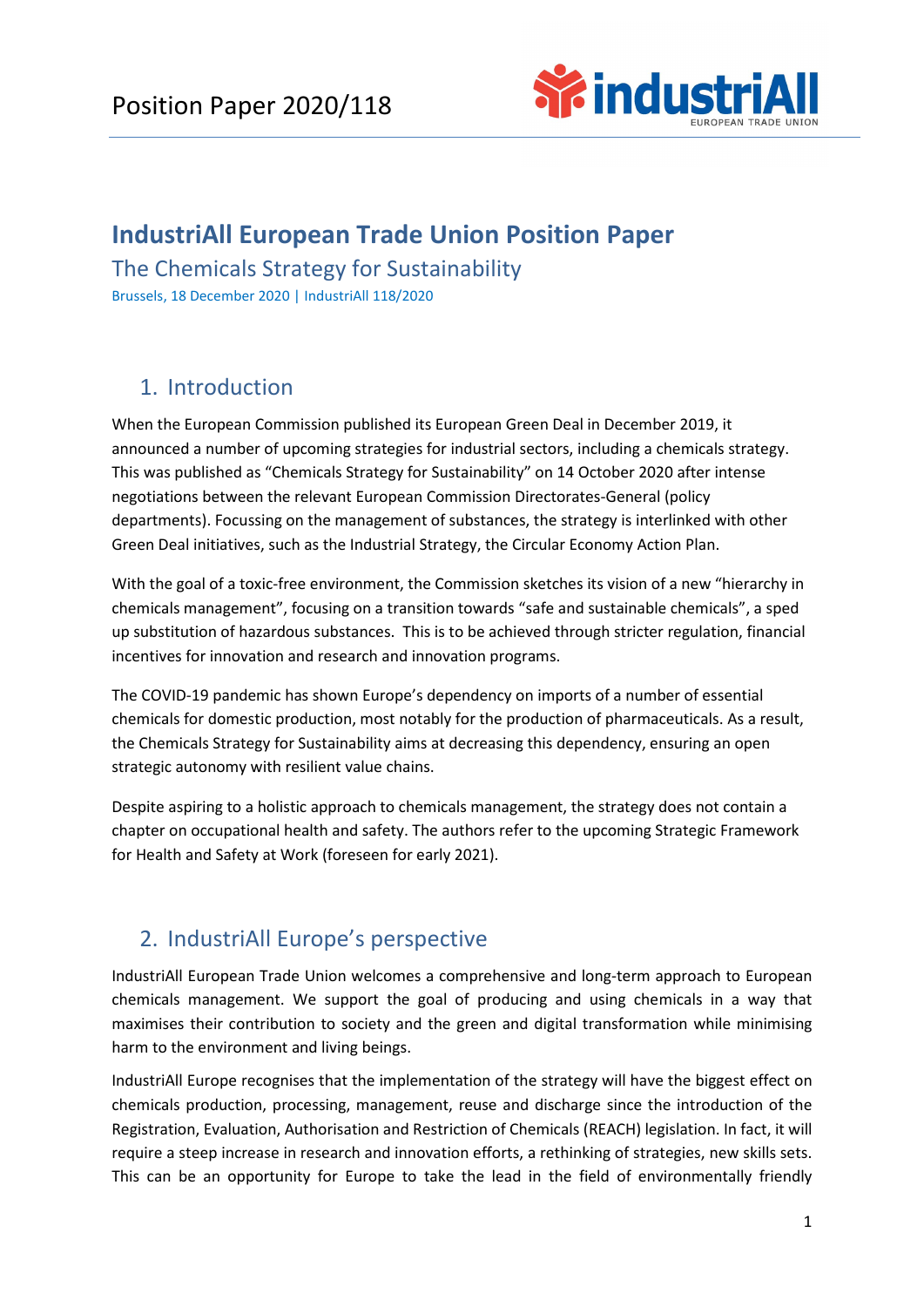

production processes and life-cycle management of substances. However, to reap the benefits, the elements of the strategy need to be formulated and shaped with a thorough socio-economic impact assessment.

To make the Chemicals Strategy for Sustainability a success, the following points need to be considered.

### 2.1. Safe and sustainable by design chemicals; material cycles

The transition to chemicals that are safe and sustainable by design is the corner-stone of the strategy. However, at this stage it provides only a very broad definition.<sup>[1](#page-1-0)</sup> Criteria are yet to be developed. IndustriAll Europe regards it somewhat adventurous to build a strategy around such an open concept and hence finds difficult to judge the magnitude of the European Commission's ambitions. We call for a thorough process, including the relevant stakeholders, to lay down these criteria. They should not solely focus on environmental considerations but allow for a thorough socio-economic assessment.

IndustriAll Europe supports the aim of phasing out most harmful substances for non-essential societal use, but again calls for a mindful process of defining "essential" and "non-essential". We also warn that terminology such as "toxic-free environment" creates wrong expectations. In many cases, the toxic properties of substances are their very asset. Sanitisation for example, so important in the battle against the spread of the corona virus, would be impossible without "toxic" substances.

We clearly support the creation of a well-functioning market for secondary raw materials. We agree that regulatory action is needed to enable and ease the safe shipment, trade and use of (products containing) chemicals for recycling. The lack of adequate information on the chemical content of products is to be tackled. IndustriAll Europe shares the Commission's analysis that increased investments in innovative technologies are needed to address the presence of legacy substances in waste streams and thus to allow more waste recycling. We explicitly welcome that technologies such as chemical recycling are credited with a potential role.

If the transition to safe and sustainable chemicals is to be the great economic opportunity, as well as a key component of EU's recovery from the COVID-19 crisis, it needs to be implemented in tune with the Industrial Strategy, respecting the requirements of downstream users along the industrial value chains. Further elaboration is required with respect to socio-economic consequences including employment impacts on specific regions, sectors and workers.

For industriAll Europe, it is of utmost importance that the recovery boosts and strengthens industrial value chains in Europe, maintaining and creating stable and high-quality jobs. In this context, we

<span id="page-1-0"></span><sup>&</sup>lt;sup>1</sup> "At this stage, safe and sustainable-by-design can be defined as a pre-market approach to chemicals that focuses on providing a function (or service), while avoiding volumes and chemical properties that may be harmful to human health or the environment, in particular groups of chemicals likely to be (eco) toxic, persistent, bio-accumulative or mobile."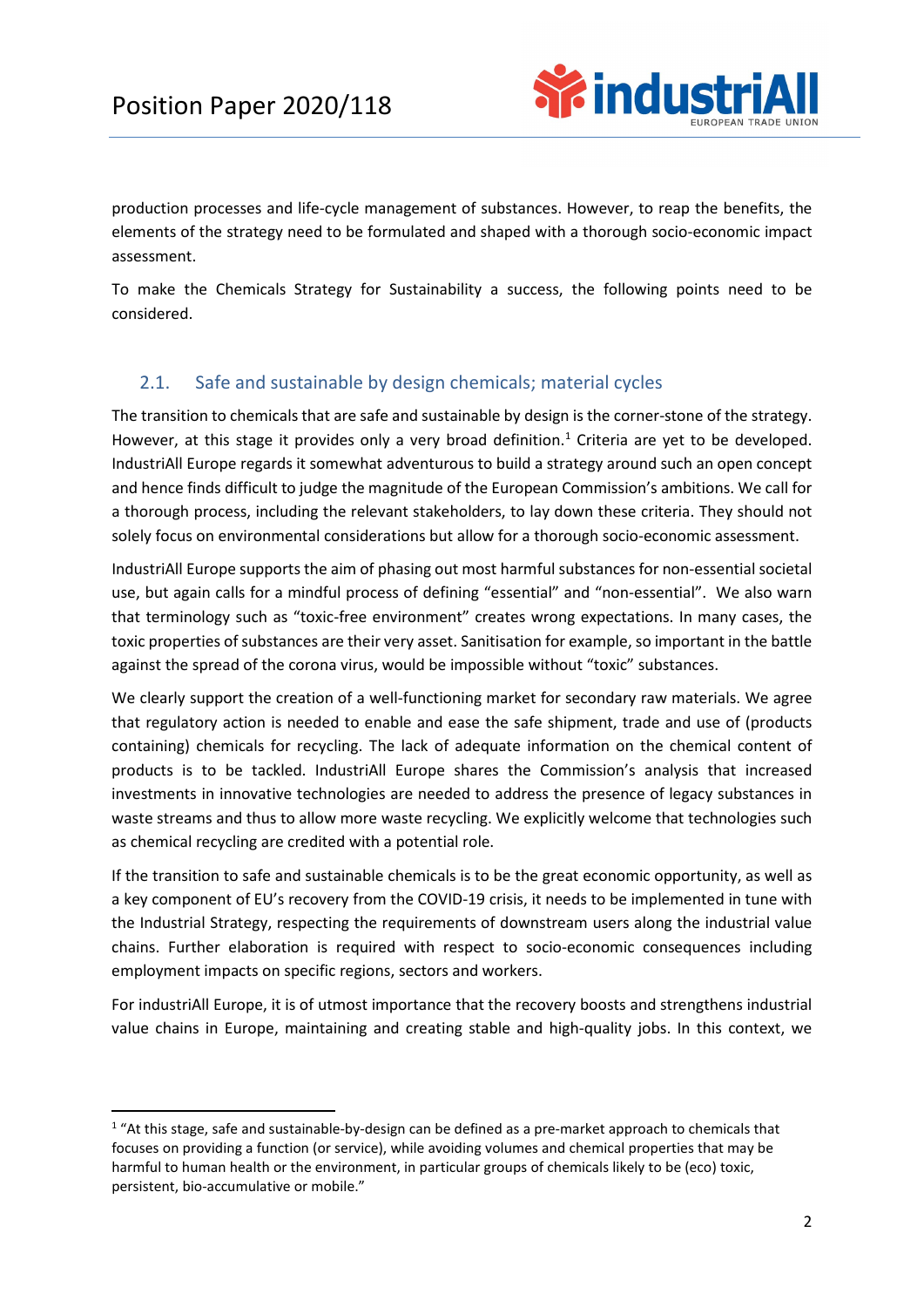

recognise the Commission's commitment to map and address safe and sustainable-by-design skills mismatches and competence gaps, and to ensure adequate skills at all levels.

#### 2.2. Innovating the production of chemicals

IndustriAll Europe agrees with the Commission's analysis that chemicals are the building blocks of lowcarbon, zero pollution and energy- and resource-efficient technologies, materials and products. The green and digital transitions of our economies and societies depend on the innovative capacity of the chemical(s) industry. We welcome the commitment to support innovation through financial instruments and research and innovation programmes. However, the strategy seems to put most faith in stricter regulation to trigger innovation. Innovation does not only – let alone automatically – happen when stricter rules are implemented, but in favourable market conditions. The chemical industry has a strong record of innovation. This has been a prerequisite for thriving in the global market. IndustriAll Europe is first and foremost surprised by the strategy's neglect of the workforce in this respect. Innovation is mainly achieved by innovative people, in companies' own research departments, laboratories, on the production lines. A clearer focus must be given to retaining quality education and jobs in the industry and to the development adequate content in STEM (science, technology, engineering, mathematics) subjects. We share the assessment that re-skilling and up-skilling the workforce involved in the production and use of chemicals is needed Equally, we agree that the current deployment rate of available technologies must be increased to enable the green and digital transitions.

IndustriAll Europe welcomes the idea to explore opportunities to shift from traditional production and use of chemicals to chemicals as a service where possible and reiterates its demand to pursue this in dialogue with stakeholders, namely industry and trade unions.

#### 2.3. Open strategic autonomy

Chemicals supply and manufacturing chains are highly complex and globalised. The Commission proposes to identify strategic value chains, the strategic dependencies and propose measures to reduce these dependencies. IndustriAll Europe regrets that the strategy remains short of a commitment to reshore some production of crucial substances to Europe. The COVID-19 crisis has proven the unpredictability of supply and logistic chains, of political decisions to curb exports in emergency situations. A simple diversification will not suffice. No long global value chain can be truly resilient. Having many of them may reduce the risk of a complete breakdown but will not guarantee disruption-free flows of raw materials, intermediates or active pharmaceutical ingredients.

### 2.4. Legal framework and enforcement

The European Commission aims at strengthening the legal framework "to rapidly respond to scientific findings, making it more coherent, simple and predictable to all actors". IndustriAll Europe shares the view that the EU has one of the most comprehensive and protective regulatory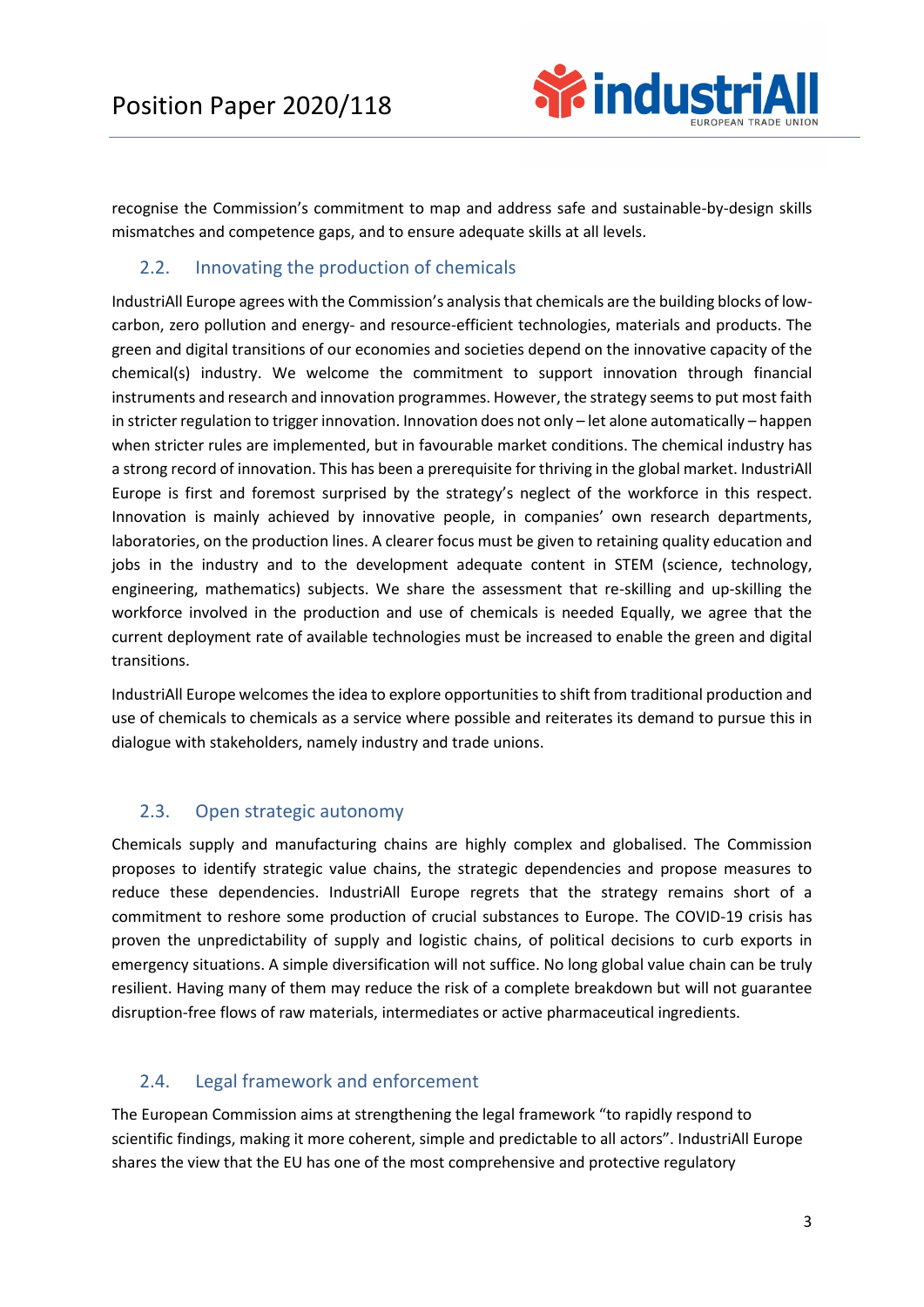

frameworks for chemicals, supported by the most advanced knowledge base globally. We welcome the Commission's commitment to REACH and Classification, Labelling and Packaging regulation (CLP) and with this to the European Chemicals Agency. IndustriAll Europe fully supports attempts to make substance assessment processes simpler and more transparent, hence reducing the burden on all stakeholders and making decision-making faster as well as more consistent and predictable. 'One substance, one assessment' should be the ultimate goal.

The Commission proposes the extension of the generic approach to risk management, especially for harmful chemicals in consumer products. While thus thriving for a preventive approach that maximizes the protection of health and environment, the use of harmful chemicals would still be allowed where they are essential for society. IndustriAll Europe can see the benefits of this approach if the criteria for essential uses are coherently and comprehensively defined in dialogue with the relevant stakeholders and if there are clear responsibilities for every step in the risk management process.

We welcome the plan to formulate approaches to limit the dangers associated with endocrine disruptors, combination effects of chemicals ("cocktail effects") and Per- and polyfluoroalkyl substances (PFAS, "forever-chemicals").

industriAll Europe also fully supports a zero tolerance approach to non-compliance: enhanced enforcement of chemicals legislation is highly welcome, especially with regards to customs controls and surveillance of products traded on online platforms.

### 2.5. The missing element: workers and their place in the new paradigm

IndustriAll Europe must express its surprise that the role of workers is virtually absent from the strategy. We acknowledge that the authors point to the need for new skills and promise measures for reskilling and upskilling. It does indeed need a comprehensive skills strategy, based on the timely anticipation of skills needs (with the involvement of social partners). However, this does not suffice as answer to all potential effects of the new chemicals management paradigm. New business models may come with a shift from existing companies to new ones, creating new jobs that may not be filled with the current workforce and may not be located in the same regions. Moreover, workers must be recognised as the innovators and enablers of innovation that they often are and must be supported in that role. We are prepared to work with the European Commission to fill this gap in the Chemicals Strategy for Sustainability.